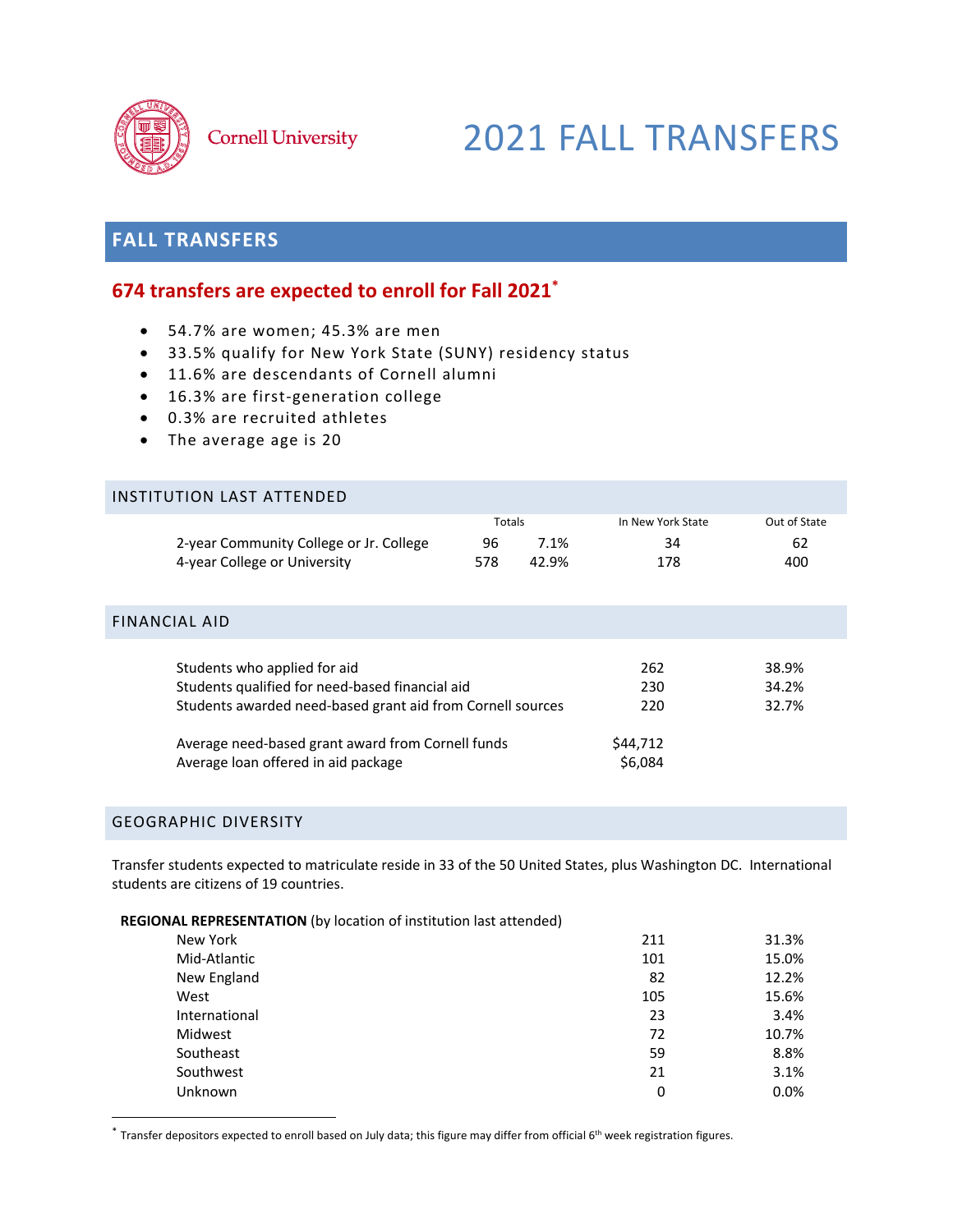# ETHNICITY AND RACE: INSTITUTIONAL REPORTING

Consistent with practices established by the federal government and in use across high education, the following reporting framework counts each student within a single category. Based on these categories,

- **13.2%** identify themselves as **under‐represented minorities (URM).** URM is defined as American Indian (U.S.), Black (U.S), Hawaiian/Pacific Isle (U.S.) or any combination including one or more of these categories. All students of Hispanic ethnicity, regardless of race, are also considered URM.
- **42.6%** identify themselves as **students of color.** This group includes URM plus Asian (U.S.) and Multi Race, non‐URM (U.S.).

| U.S. Citizens, Permanent Residents, and Refugees<br>Hispanic (U.S.) | 51  | 7.6%  |
|---------------------------------------------------------------------|-----|-------|
| Non-Hispanic/Latino ethnicity, by race<br>American Indian (U.S.)    | 2   | 0.3%  |
| Asian (U.S.)                                                        | 204 | 30.3% |
| Black (U.S.)                                                        | 26  | 3.9%  |
| Hawaiian/Pacific Isle (U.S.)                                        | 1   | 0.1%  |
| White $(U.S.)$                                                      | 244 | 36.2% |
| Multi Race, URM (U.S.)                                              | 9   | 1.3%  |
| Multi Race, non-URM (U.S.)                                          | 23  | 3.4%  |
| Unknown (U.S.)                                                      | 28  | 4.2%  |
| International, any ethnicity or race                                | 86  | 12.8% |

## ETHNICITY AND RACE: U.S. CITIZENS' SELF‐REPORTS

To reflect the many ways in which U.S. citizens, permanent residents, and refugees self‐identify combinations of ethnicity and/or race, the following figures show the proportion checking each option.

## *International students are not included.*

| Total U.S. Citizens, Permanent Residents, or Refugees: | 588 |       |
|--------------------------------------------------------|-----|-------|
| Indicated Hispanic                                     | 51  | 8.7%  |
| Indicated American Indian                              | 5   | 0.9%  |
| <b>Indicated Asian</b>                                 | 238 | 40.5% |
| <b>Indicated Black</b>                                 | 37  | 6.3%  |
| Indicated Hawaiian/Pacific Isle                        | 3   | 0.5%  |
| Indicated White                                        | 306 | 52.0% |